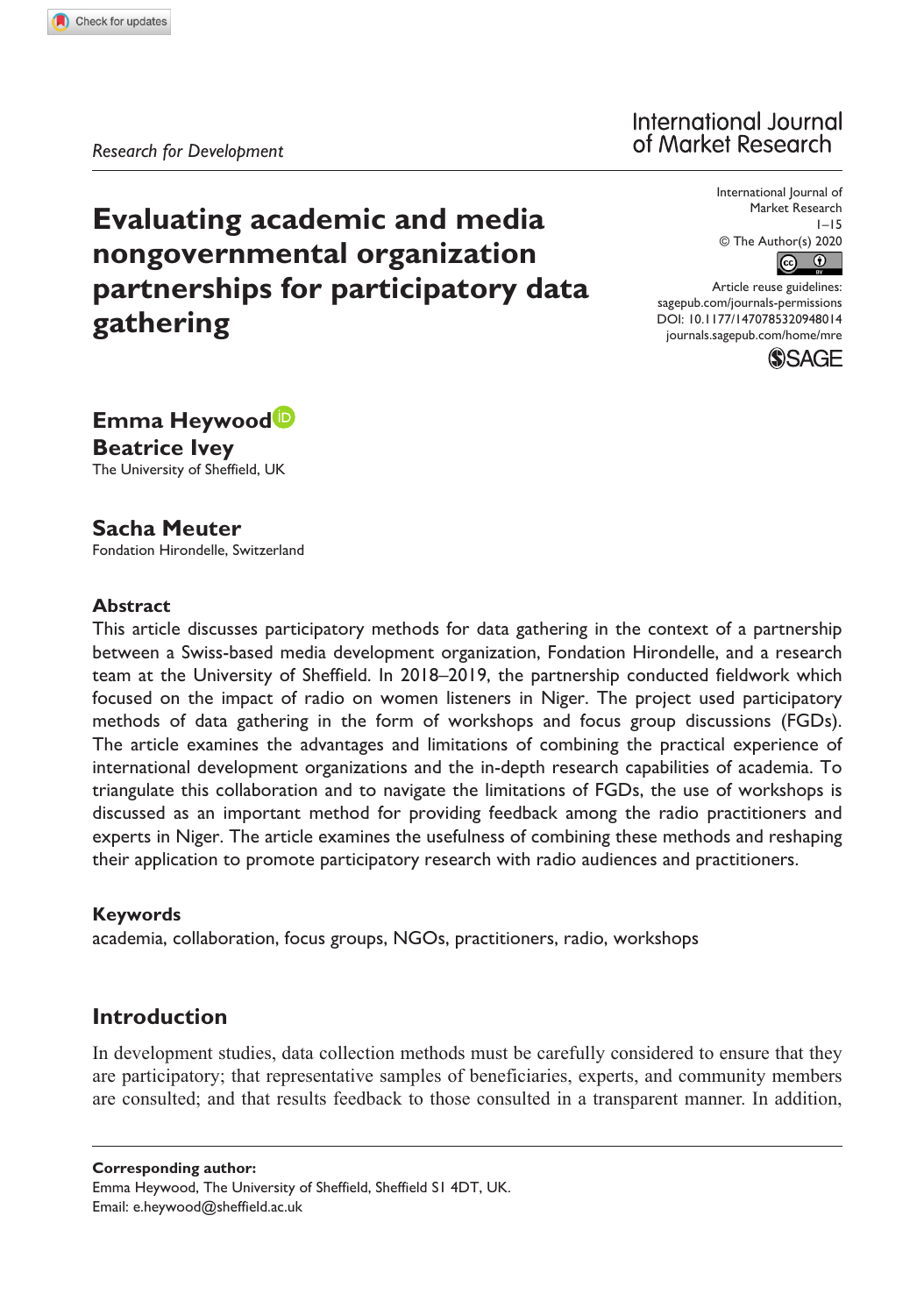usable and reliable data needs to be obtained within reasonable budgets through a logistically feasible process. Data collection methods which are based on participation and feedback are essential for development workers and communication researchers who must negotiate the ethical and political implications of data collection so as not to replicate the uneven power dynamics of extraction from the Global South to the Global North (Domatob, 1988; Madianou, 2019).

This article contributes to existing theoretical discussions on data collection techniques, participatory methods, and market research. At a time of increasing demand for public policy and decision-making to be evidence-based, creating demonstrable impact, and greater academic-practitioner engagement, we analyze the advantages and limitations of combining workshops and focus group discussions (FGDs) with the practical experience of international development organizations and academic researchers to ensure a reflexive participatory approach to gathering data. This discussion is based on a pilot study conducted collaboratively in Niger in 2018–2019<sup>1</sup> by a research team from the University of Sheffield, in the UK, the Swiss-based media development organization, Fondation Hirondelle,<sup>2</sup> and radio practitioners and audiences in Niger. The study explored the understudied role that radio plays throughout Niger in the context of women's empowerment. The primary methods employed for this study were FGDs and workshops—both standard methods for data collection. However, we propose that they can be carefully designed to maximize positive participation in the context of collaborative research projects.

In evaluating the methodological approach of this project and its findings, the article addresses the strengths and weaknesses of the study's collaborative approach and its use of FGDs and workshops and discusses how these might be applied to other contexts. It focuses on the advantages and limitations of participatory data collection methods themselves, rather than the resulting data (for details, see Heywood, 2020). FGDs are a standard and widely used form of data collection, something that is reflected in the literature. However, when discussing the proposed design of the FGDs for this project, additional feedback mechanisms with radio practitioners and experts in Niger emerged as being necessary. These went beyond the FGD itself and workshops were introduced as both a way of integrating feedback and findings with stakeholders and beneficiaries, while also enriching and contextualizing data from the FGDs.

# **Research context**

The article draws data from a larger research project assessing radio's impact on women's empowerment in the Sahel in collaboration with Fondation Hirondelle. Created in 1995, this nongovernmental organization (NGO) aims to practise and defend "responsible and accurate journalism in conflict and post-conflict situations" while providing "information to populations faced with crisis, empowering them in their daily lives and as citizens" (Fondation Hirondelle, 2020a). In 2016, they created, and now run, Studio Kalangou—a radio studio in Niger. The Studio, which claims editorial independence (Heywood, 2020), broadcasts 2-hr daily information programs in five languages from Niamey throughout Niger. Rather than broadcasting directly to audiences, it transmits its programs via satellite to commercial and community radio partners throughout the country which then rebroadcast them using their own FM networks. In 2018, they asked the research project to assess the impact of two series of women-related radio programs on women's rights and empowerment broadcast by Studio Kalangou. This study's collaboration enabled the NGO to fill their own research capacity gap by seeking research expertise from academia (Morton et al., 2002).

Fondation Hirondelle (2020b) considers the inclusion of gender issues in programs to be essential, particularly women's empowerment. Many of Studio Kalangou's programs cover aspects of women's empowerment, including health issues, sexual violence, and child marriage. However, the impact of these programs must be determined. This is especially important in Niger, where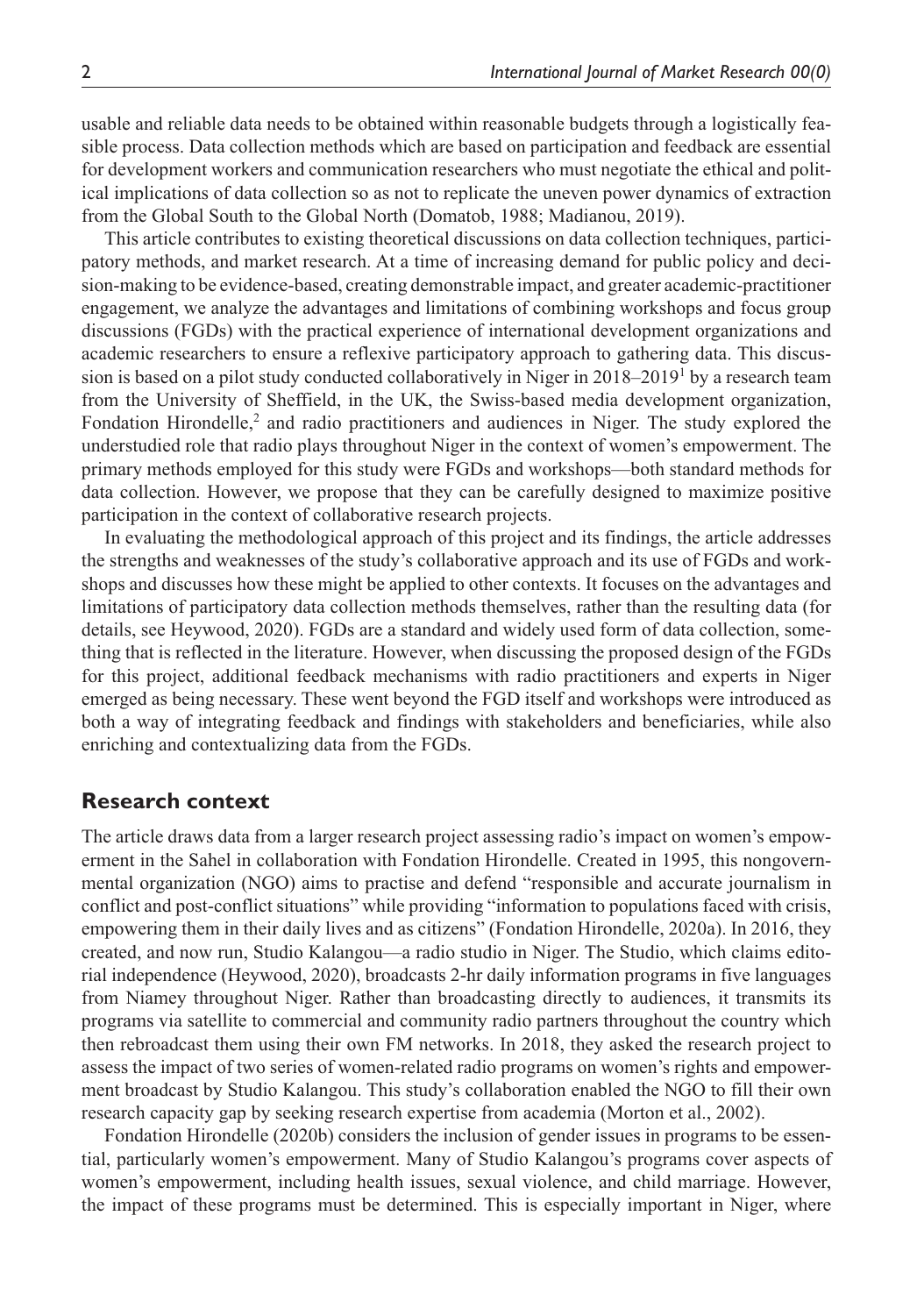gender inequality is extensive with high child marriage rates (United Nations International Children's Fund [UNICEF], 2018), low literacy rates particularly among women (Save the Children, 2016), extensive gender-based violence, and widespread polygamy (United Nations [UN] Women, 2016). Independent factual information broadcasts can raise women's voice in society and combat disempowerment (Heywood & Tomlinson, 2019). In conflict and crisis areas (Heywood, 2018), radio is often the main source of information to which many women, in particular, have access. Radio can provide women with information and raise awareness, awakening and reinforcing critical consciousness, self-esteem, and self-belief (Kabeer, 1994; Sen, 1985).

Nigerien radio has a long history of involving its listeners in its content production, through phone-ins and live studio audiences (Agosta, 2001; Chignell, 2009; Heywood, 2020). Indeed many of the project's participants stated they regularly call local radio stations using mobiles, marking a change from pre-mobile passive ways of listening. Although Studio Kalangou does receive some listener comments and feedback via social media, audience participation is not a feature of their broadcasts. One technique, therefore, to collect feedback is by directly asking listeners through surveys, questionnaires, interviews, and FGDs. In this case, FGDs and workshops were the primary methods of data collection. This is rooted in the principle that FGDs and workshops foster participation and community building through repeated, face-to-face interactions. This is reflected both in the literature and in our own findings.

## **Collaborative working**

NGO-academic collaboration is increasingly a condition of funding. Partners need to be carefully chosen to ensure complementarity without eliminating overlap (Green, 2017). Because academics often lead funding applications, a hierarchy emerges undermining a balanced partnership, creating issues of ownership and unconscious assumptions about the other (Cottrell & Parpart, 2006). Therefore, each party's role must be clear from the outset. While both parties may have similar end goals, each has their own objectives and competing agenda with different target audiences; academics' targets are publication driven, which is a slow process and less relevant to NGOs who want quick, implementable, measurable solutions on the ground.

Nonetheless, there are advantages. The first clear benefit of NGO/academic partnerships is knowledge exchange: "NGOs provide access to empirical experience and evidence, and the academic partner brings theoretical framing and methodological expertise" (Aniekwe et al., 2012: 4). NGOs benefit from the partnership by gaining levels of expertise, working time, and academic funding to which they might not have access. They obtain findings from assessments conducted to high standards of academic rigor. Working independently to NGOs, academics can assess the quality of internal dynamics and outputs. Second, collaboration is financially advantageous as it is valued by donors and policy maker communities; NGOs' impact can be assessed by an independent "third-party," and the capacity to co-produce research raises their credibility and perceived professionalism. Academics gain access to networks and primary data which is unavailable online or via secondary sources. In-kind contributions from NGOs also boost funding applications making bids appear more attractive and credible.

While complementary working practices are important, challenges do exist. Relationships take time to build, delayed by a lack of shared language, approaches, and bureaucratic procedures. It is no secret that NGOs and academia work at different speeds, the former wanting immediate results to respond to specific events while academia works slower, often producing lengthy and complex documents which must be made more accessible for practitioners (Roper, 2002). Practitioners can be subject to additional research-related tasks, while managing their usual workloads. This can lead to push back from practitioners, objecting to perceived negative criticism from researchers outside their organizations.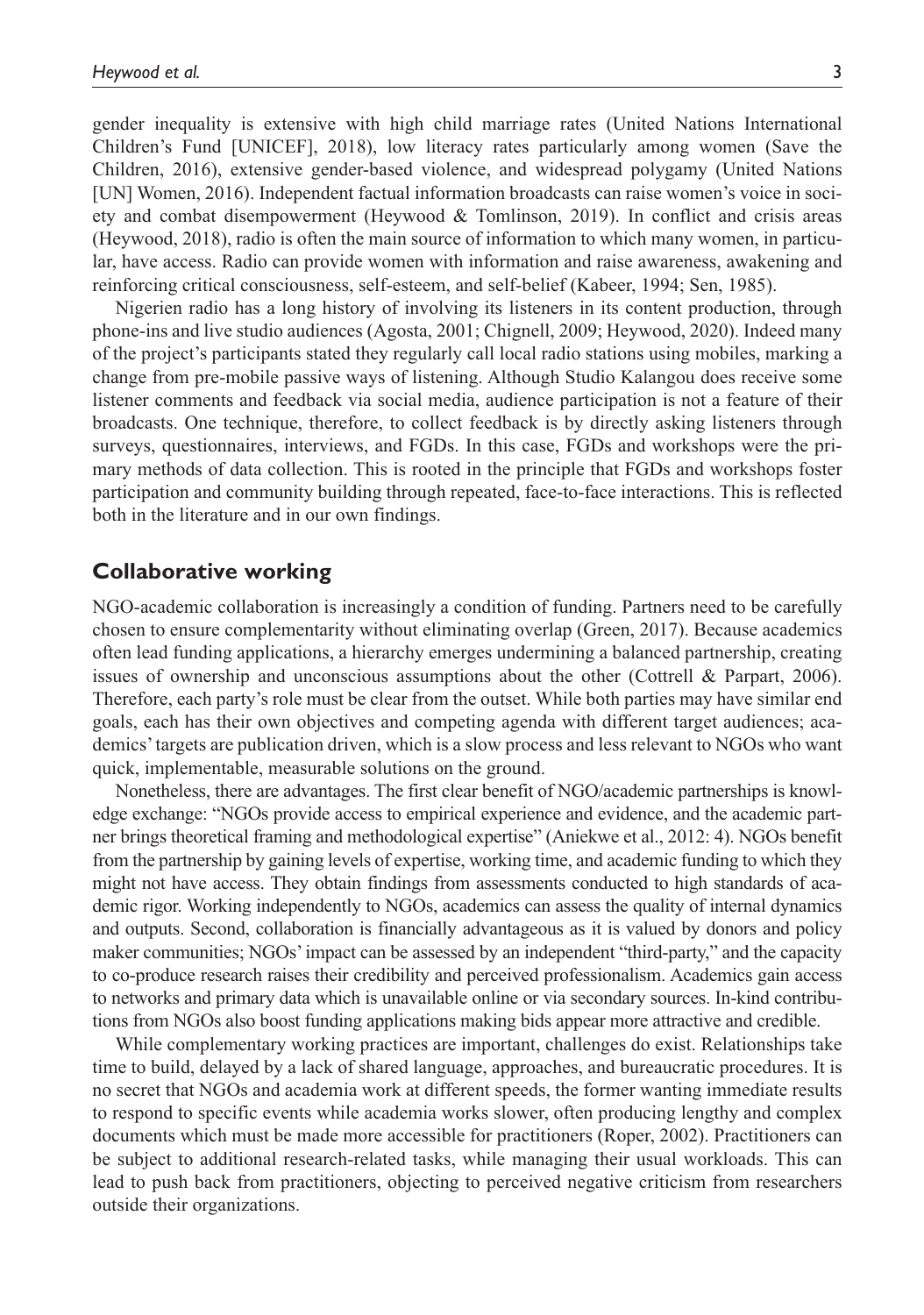## **Focus groups**

To facilitate successful collaborations between NGOs and researchers, it is useful to turn to shared methods of data collection. FGDs are methods used both by academic researchers and for the work of NGOs, defined as "a group of individuals selected and assembled by researchers to discuss and comment upon, from personal experience, the topic that is the subject of the research" (Gibbs, 1997: 1). Academic researchers have also used FGDs to monitor and evaluate the impact of development policies and projects, offering "more reliable data about the process of project implication" than relying on donor or government documentation alone (Elahi et al., 2015). FGDs are considered a quick, relatively cheap and easy data collection method which is reliable, contextual, and non-hierarchical. If well managed, they enable an atmosphere of trust where marginalized or inhibited persons gain the confidence to speak. Discussants debate chosen topics for a limited time and they may, or may not, know each other, creating group dynamics which enable the identification of different views around the research topic and an understanding of the issues from the perspective of the discussants themselves (Barbour & Kitzinger, 1999; Kamberelis & Dimitriadis, 2013; Morgan, 1996). Moderators can ask predetermined questions or lead open-ended conversations, but always steer discussions, manage group conflict, and encourage quieter discussants to speak. FGDs can have disadvantages, triggered by the intersectional nature of the group's composition, gender, education, social status, and also dominant personalities (Merryweather, 2010). Consensuses may therefore prevail rather than the desired diversity of views because discussants become conciliatory, feeling inhibited in group situations (Stokes & Bergin, 2006). Nonetheless, FGDs are advantageous in consulting a plurality of voices and in obtaining relevant information over and above the interview question. The potential pressure of a one-to-one researcher/subject interviews is shifted away from the research subject. The latter is, instead, placed in a non-hierarchical environment which, if managed tactfully and skillfully by the moderator, can be supportive and democratic (Wilkinson, 1999). When applied to sensitive subjects and combined with expert local advice from workshops, they prove a valuable data source.

FGDs are also standard and common qualitative data collection methods in business (Hartman, 2004) and market research. In commercial settings, FGD participants assume the role of the "consumer" in the sometimes theatrical staging of the FGD directed by a marketer (Grandclément  $\&$ Gaglio, 2011). Indeed, FGD's performative nature demonstrates that they are not ideologically neutral but can propagate global, capitalist hierarchies "where Western consumers are at the end of development and poorer, non-Western people are at the beginning" (Cayla & Peñaloza, 2011: 338). Slippage between data collection in the Global South for research purposes and commercial interest in big data has raised criticism, especially concerning vulnerable populations such as migrants and refugees (Madianou, 2019). In the quest for larger and deeper data sets, researchers and humanitarian groups risk rendering FGD participants into a means to an end, rather than the end in itself. It cannot be assumed that FGDs are innate and unproblematic methods of collecting rich qualitative data. Indeed, data collection by scholars based in the Global North can highlight and reinforce inequalities and power hierarchies. These dynamics must be carefully and systematically assessed in the initial planning of FGDs.

For example, in Niger, FGDs discussed women's disempowerment and many sensitive issues that could potentially trigger diverse reactions among the broad selection of discussants and the influence of the project's cross-cultural and cross-lingual nature on in-group exchanges and participation had to be considered. Many of the project's female discussants were illiterate or had low education levels. Group dynamics in FGDs are pertinent as they shift the balance of power from the researcher who is then outnumbered by the discussants. Power hierarchies can be reproduced with dominant (peer) voices taking over and silencing other inhibited voices. Therefore, the setting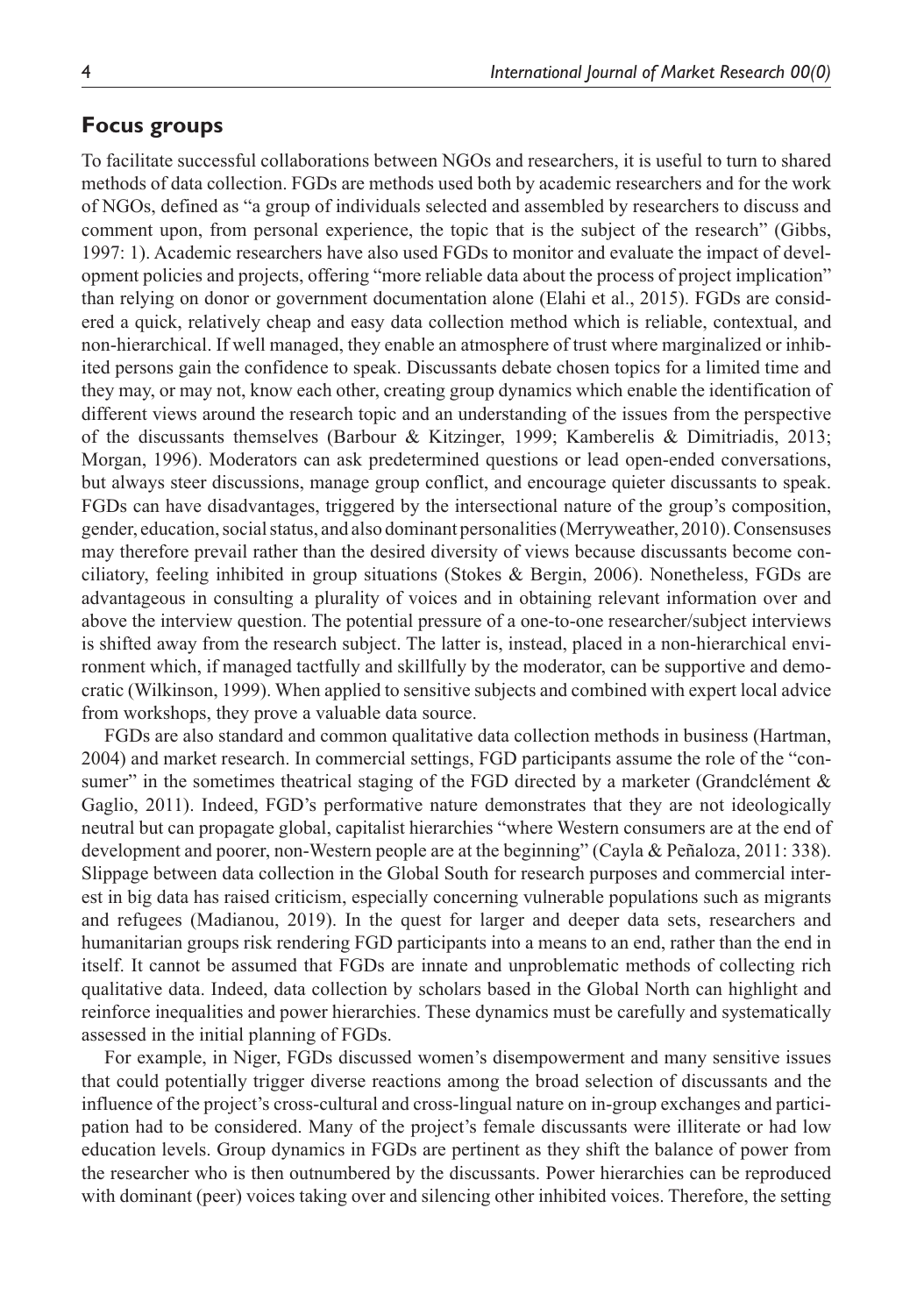is important to mitigate potential discomfort. As Quintanilha et al. (2015) state, "[w]hen discussions occur in a nonthreatening, nonjudgmental setting, discussants who historically have had limited power may feel more comfortable, and assured, about sharing their social constructions of health with peers and researchers" (p. 1). In other words, despite the sensitive subject matter, the collective discussion of these topics in a non-judgmental setting can both allow free discussion *and* be subject to group hierarchies.

The moderators' ability to create safe spaces for free discussion is inherently connected to their own subjectivity and relationship with the discussants. The power dynamics within the moderatordiscussant relationship is also linked to the culturally rooted research methods and questions, which in turn are based on Western traditions (Christopher et al., 2014). Researchers and development workers must therefore consider their own positionality in a culture and also sub-culture while designing and participating in FGDs. Indeed, the positionality of all group members must be considered, especially when research conducted in the Global South gains greater visibility when conducted by researchers in the Global North, reinforcing dominant power imbalances.

FGDs can foreground the imbalance between the researcher "outsider" ignorance and the researched "insider" knowledge and, subsequently, become contextualizing in nature. On one hand, there is the moderator (the researcher) who can be dominated by stronger discussants and subsequently by irrelevant issues. This can be especially problematic for female researchers in traditionally patriarchal societies with male discussants challenging the nature and subject of a project on the basis of gender (Sultana, 2007). On the other hand, some responses in the presence of other discussants may lead to social desirability bias, or the "tendency to say things which place the speaker in a favourable light" (Nederhof, 1985: 264). This takes two forms: either the desire to generate a positive self-image and not disclose self-stigmatizing information; or the desire to disclose a socially acceptable response to an item, issue, or activity (Krumpal, 2013). As avoiding such bias is aspirational, this project made all attempts to place discussants at ease, refrain from judgmental comments, and allow them to express themselves freely and at length. However, the desire for social approval can be exacerbated by bystander effects (Aquilino et al., 2000; Krumpal, 2013) and discussants' responses may be influenced if they fear repercussions because the subjective opinions they voice do not coincide with those of bystanders.

## **Workshops**

By working concurrently, workshops and FGDs can facilitate feedback among different stakeholders beyond the NGO-researcher participation to include users and practitioners (here, radio audiences and journalists). This combination of methods allows a triangulation of information flows and dialogues, as discussed below.

Workshops function as a specific form of research methodology. In particular, the problemsolving workshop has long been applied as a method in conflict resolution, as a form of research as well as practice (Fisher, 2004). Workshops can be a laboratory to test theories, models, and findings. Workshops bring different stakeholders with different aims and perspectives together within a common aim. In development contexts, workshops are a form of localized empowerment (Tareen & Abu, 1998). Qualitative analysis of workshops suggests that they foster collectivity and connection for practitioners and researchers and create opportunities to produce data about an issue. However, like FGDs, workshops are not ideologically neutral and are conditioned by the norms and power hierarchies associated with Western epistemology. Ouédraogo and Hendricks (2015) call for the testing of "the universality of these [dominant] paradigms that reveals the now global view of knowledge construction" (p. 1). The collaborative nature of workshops as a collective gathering of different stakeholders offers opportunities for non-Western epistemological approaches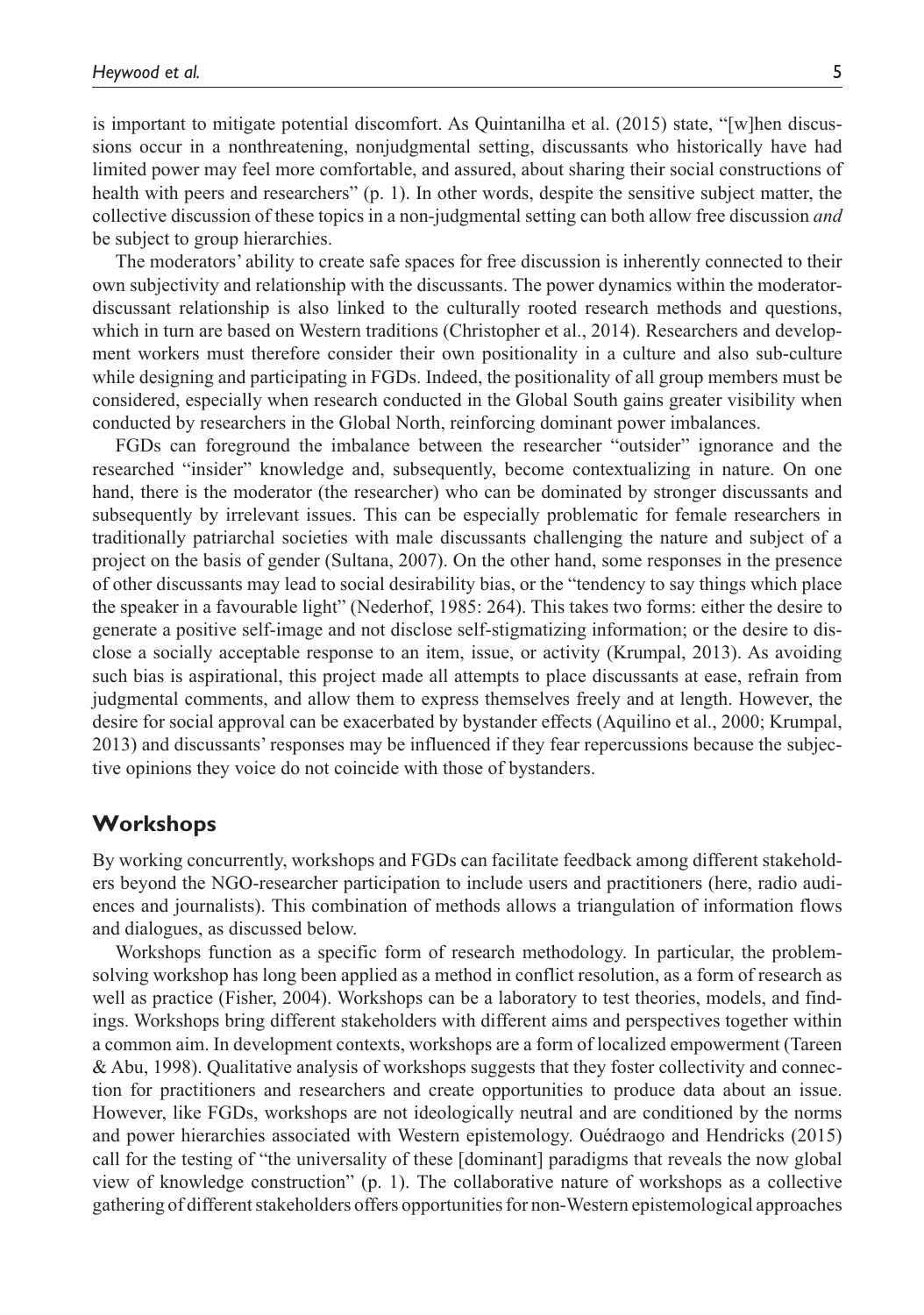to emerge. However, this must be integrated into the design and implementation of the workshop as an activity.

This project recognized that local experts' advice was needed because conducting focus groups in isolation risks ignoring "histories of colonialism, development, globalization and local realities," leading to "exploitative research or perpetuation of relations of domination and control" (Sultana, 2007: 375). The involvement of experts was therefore solicited to develop the researcherdiscussant interaction and ensure a participatory approach. Traditionally, workshops are not data collection events but complement FGDs, gaining expertise and shaping the research through participants' reflections (Caretta & Vacchelli, 2015: 4). Importantly, they are opportunities to feedback findings from the FGDs back into the communities. Moderators initiate activities and then, rather than leading the discussion which is the case with FGDs, take a back seat, while ensuring, as with the FGDs, that dominant voices do not reduce the diversity of discussions. Participants run mind mapping activities, Strengths, Weaknesses, Opportunities, and Threats (SWOT) analyses, storyboarding, and discussions (Chambers, 2002). Contrasting with FGD discussants who draw on past experiences, workshop participants plan and discuss future scenarios and a consensus is fed into the research design.

Workshops also benefit development workers. If conducted outside NGOs' influence, they present an opportunity to gather unbiased feedback and reflection. This is important when an imbalance of resources and visibility exists between "outsiders" and "insiders," which is the case here: White researchers from Europe gathering data in Niger. There is, however, the risk that participatory approaches and feedback are relied upon to satisfy new funding demands in an evolving market of aid financing (Madianou, 2019). In combination, FGDs and workshops encourage participation across a broader range of collaborators by introducing other groups of experts outside of academia, in addition to the NGOs.

## **Method**

## *FGDs*

Twenty focus groups were conducted in and around Niger's capital, before and after two womenrelated radio series were broadcast. Safety restrictions prevented travel beyond this area.<sup>3</sup> The same discussants were involved in both sets of FGDs. To overcome dominance during discussions, which can occur in patriarchal societies, the project divided the groups into male and female respondents, and then the women's groups were divided into married and unmarried women to prevent the older women dominating the younger women. This ensured that the women's experiences were similar in the corresponding groups. There were eight groups of married (older) female listeners, eight groups of non-married (younger) female listeners, and four groups of male listeners. The groups were organized into rural and urban locations as the experience of women's empowerment would differ in each and would be influenced accordingly. The NGO's input proved beneficial in the project's early stages, enabling the academic partner to access local radio partners who, in turn, organized the recruitment of the discussants.

The FGDs were organized at the NGO's partner radio stations, either inside or outside in a public space often with bystanders. Groups were convened at the same time to ensure attendance, with possibly four groups for the whole day arriving at 9am. Conducted outside, bystander effect during the FGDs was considerable. Tact had to be employed to ask the waiting groups to move away from the FGD in progress to avoid hearing the questions in advance. Care had to be taken to ensure that some married women's FGDs were held out of the sight of husbands as many women had not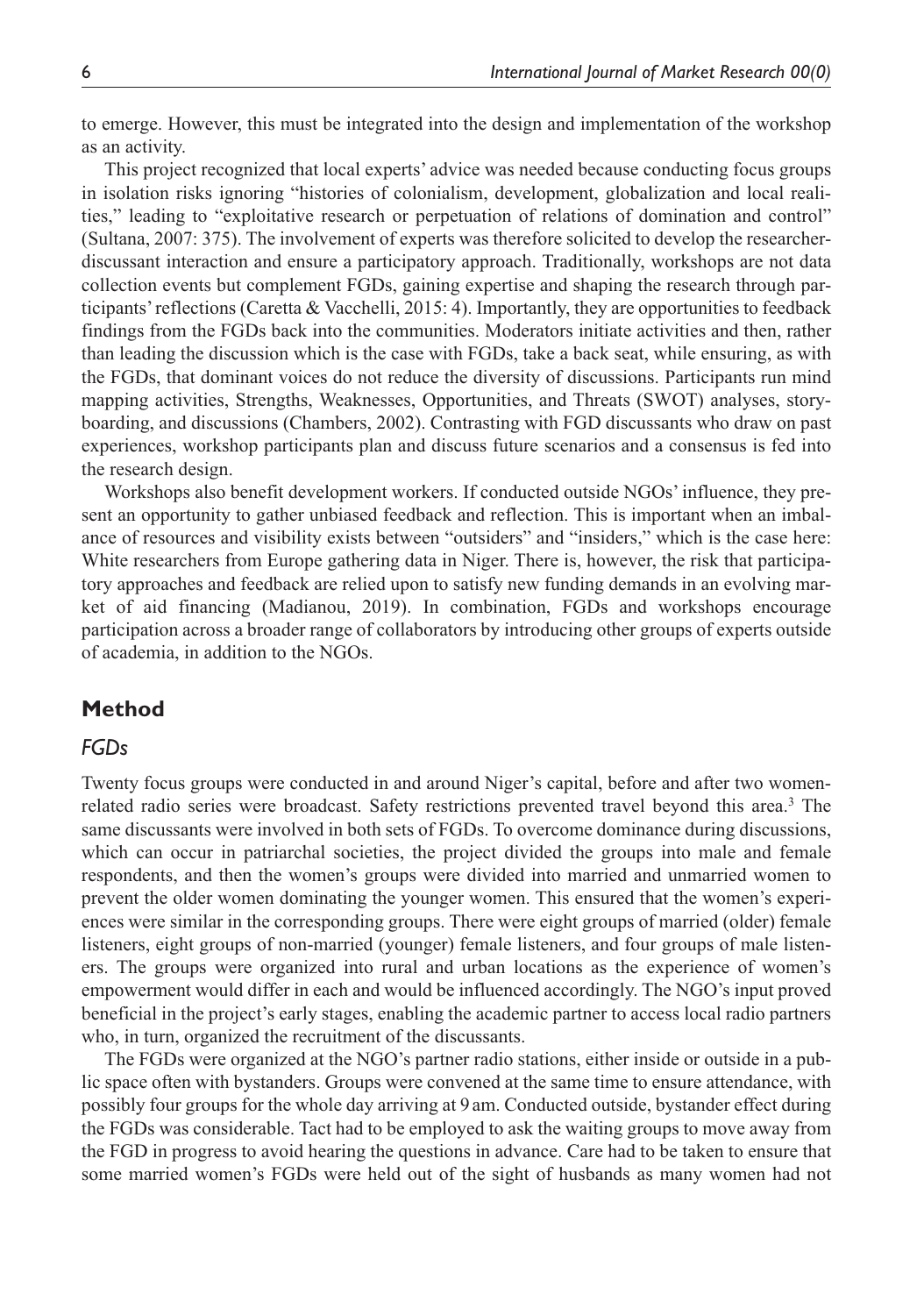received permission to take part. Separating the FGDs by gender was therefore essential for gathering data along lines of differentiated gendered experiences and reactions to the radio.

The hour-long FGDs were in French, due to budgetary constraints, with bilingual discussants translating into local languages when necessary. All discussants were asked similar questions in both rounds about their understanding of women's empowerment, their radio use, their role and status in society, and influences shaping women's lives. It was important to repeat similar questions, which were shaped by the workshop discussions, to determine changes in the answers, reflecting a change in knowledge. The moderators were a French-speaking Anglophone woman from a UK university and a Francophone man from the Swiss NGO, both White and "outsiders," a recognized limitation of the project. Budget permitting, trained Nigerien FGD facilitators would have been better placed to conduct the FGDs. Social desirability bias was a strong consideration and discussants had to be put at ease and encouraged to speak freely. Given that the discussion of women's empowerment often revolves around "the use of one's voice," it became essential to especially encourage the women to speak in terms in which they were comfortable. The FGDs were recorded, transcribed, and analyzed in French using the software NVivo. All names of discussants and locations were anonymized.

## *Workshops*

A series of three workshops was organized, one before each of the two FGDs and one on the project's completion. The original delegates were from local women's associations, and media, journalism, and training organizations, representing various aspects of the overall project. All attended all events with additional delegates being invited to subsequent events as the research progressed. Delegates' agreement to participate in subsequent workshops allowed them to follow the project's progress and proved mutually beneficial; the research team presented their interim findings which delegates were able to incorporate in their own work; and delegates provided feedback and suggestions for the project's next stages.

Approximately 20 people attended the first two workshops at the radio studio, and over 50 attended the third at a local hotel. The third workshop also invited representatives from consulates, embassies, regulatory bodies, and other international nongovernmental organizations (INGOs), allowing final results to be widely disseminated. It also invited local radio partners, through whom we recruited the FGD discussants, as representatives of local communities to relate their experiences of the project, its impact on them and their communities, and to give feedback regarding the development and design of future projects. Transport costs were covered and overnight accommodation was provided where necessary.

Workshops were structured to foster collaboration and to encourage networking among the four groups (practitioners, audiences, NGOs, and researchers; see Figure 1) and also among the delegates themselves. Many delegates knew each other or each other's associations but did not frequently meet. This was important as the knowledge exchange would then extend beyond the remit of the research project. Delegates were made aware of the purpose of the workshops through letters of invitation which included overviews and updates of the project and the workshop agenda. Following coffee and networking opportunities on arrival (and repeated over lunch), the morning's plenary session allowed delegates, the research team, the NGO, and the radio studio to introduce themselves and their work and express their expectations for the workshop. Subject areas were then discussed which included planned topics for discussion in the FGDs and how they should be approached, radio presentation of these topics, and terms to be used, among others. Detailed presentations of the project were given.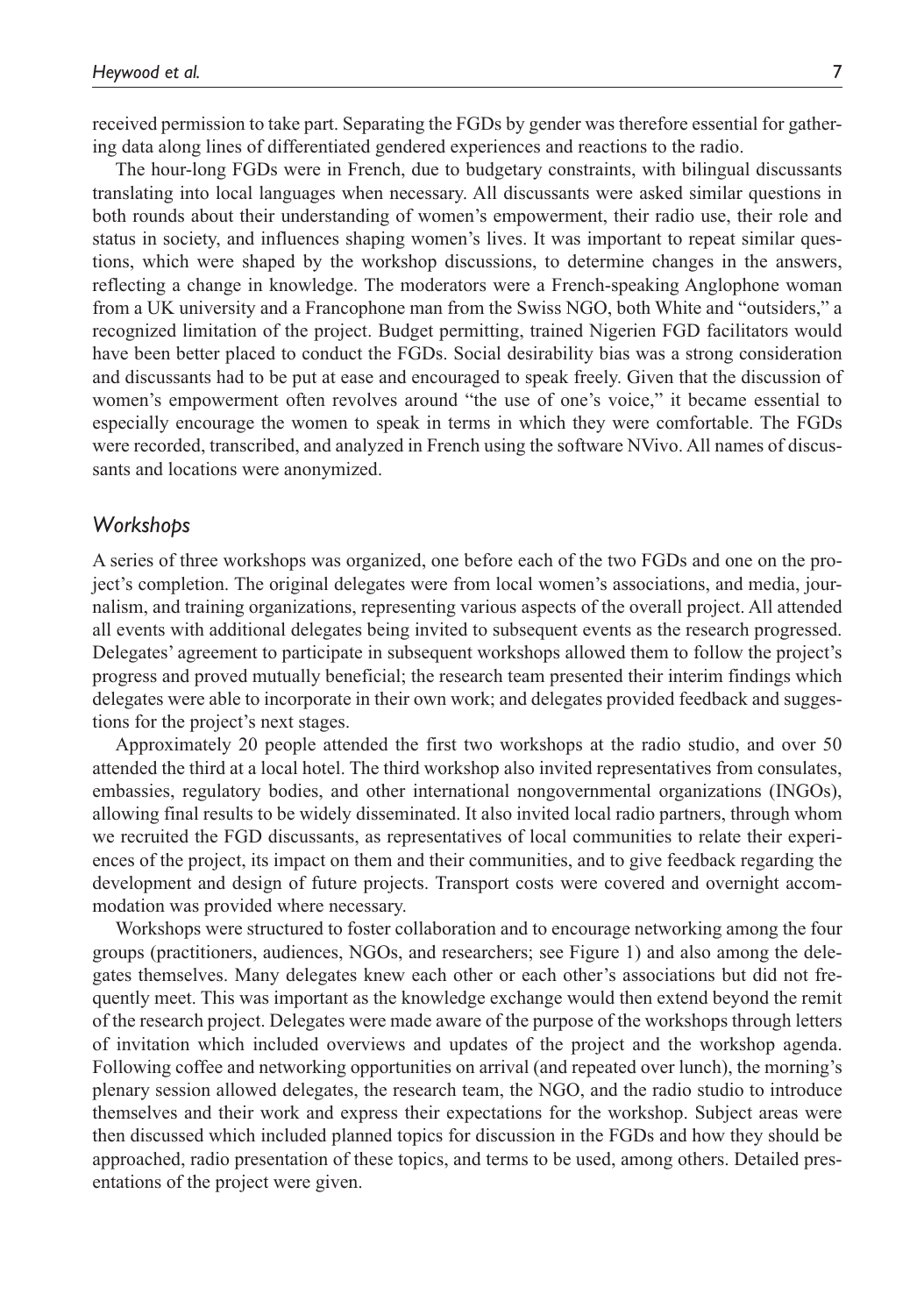

**Figure 1.** Benefits of collaborative partnerships from the perspective of radio audiences, NGOs, academics, and radio practitioners.

90-min afternoon breakout sessions were organized during which delegates were given topics to discuss. The NGO representative and the academic moderated these sessions, and in the final larger workshop they monitored timings and gave prompts. Breakout sessions promoted freedom of expression preventing certain voices dominating and facilitated the exchange of comments, suggestions, and corrections for forthcoming FGDs. The sessions enabled a critical dialogue around terms and discussions on definitions of "empowerment," beyond the development, top-down approach. This informed future FGDs and considerations of its use by journalists, civil society organisation (CSOs), and NGOs. The final plenary session invited one person from each session to present their findings. It was important that the moderators did not drive this session as knowledge exchange was a main aim. According to anonymous feedback, the presentations "allowed for fruitful exchanges between CSOs and the media" and created a "framework of exchange with competent participants through whom you can learn." The workshops concluded with discussions for the next steps (recommendations and best practice), topics for inclusion next time, and other potential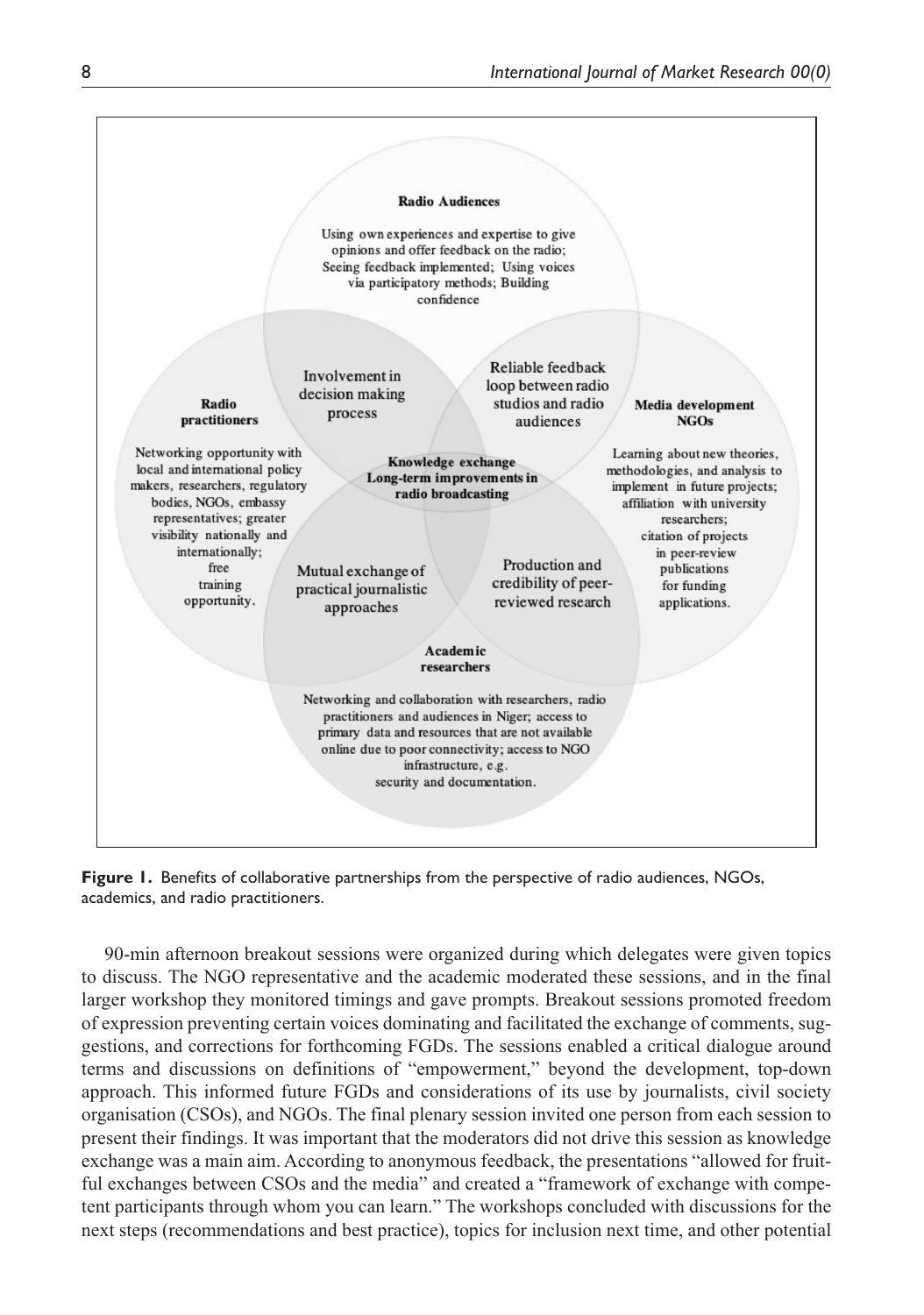invitees. The workshop was limited to 1 day, a recognized disadvantage. Another limitation was the number of delegates and we recognized the need to be flexible and include more people, for example, from youth associations. Feedback forms were circulated and were used for a subsequent impact case study and to inform the progress of the project. Many delegates exchanged details and requested that contact information be circulated. A report was sent to delegates with contact details of those who had given permission.

The article now critically examines the following research questions:

- 1. What are the benefits and limitations of FGDs and workshops in collaborative projects between researchers and NGOs?
- 2. To what extent can combining FGDs and workshops methods mutual offset their limitations?
- 3. Can this methodological approach improve feedback and participation among practitioners (radio professionals) and beneficiaries (audiences)?

# **Findings**

## *Benefits and limitations of FGDs*

FGDs proved useful for discussing gender issues. It was confirmed during the FGDs that separating male and female discussants would allow each the freedom to speak without being inhibited by the presence of the other, especially on the subject of gender. Women's empowerment was the topic of discussion and each group could discuss the other without the risk of incurring the latter's opprobrium, but also with the support of their own group members. Indeed, solidarity along lines of gendered and generational identity often emerged as a principal feature of the FGDs which would not be characteristic of one-to-one interviews or surveys. For example, younger women spoke about their lack of collective power against their fathers: "If a dad decides, we can't do anything about it" (Unmarried women, rural 1), whereas generational divides were also raised during the FGDs, for example, regarding early marriage:

For old people, it's not really "early" marriage, for them it was normal to get married when you're 12 or 13. But now that young people are more aware regarding the various negative effects that child marriage has, lots of them are against it and they're really doing their best to get it stopped. (Unmarried women, rural 2)

This solidarity, promoted within FGDs, also generated a setting of confidence and trust where discussants expressed how to circumvent paternal constraints. Many young girls shared how they find boyfriends at school and ceremonies in the hope they would be able to persuade their fathers to give them some freedom. Talking openly about traditionally forbidden activities was facilitated within FGDs as the girls felt comfortable in the knowledge that, because the researchers were "outsiders'' and not from their community, they could talk openly without fear of being betrayed. While this was facilitated by the researchers' foreign presences in the FGDs, similar power dynamics could be reproduced by researchers from Niger, but from a different community or social group. Trained Nigerien FGD facilitators would be attentive to local forms of knowledge (Romm, 2015) and be better placed to conduct FGDs in Niger. It is thus recognized that the FGDs were limited by the researchers' outsider status.

Other similar FGD conversations promoted groups' multi-vocality and some discussants revealed an awareness of being in a more privileged position than others of their age, highlighting the intersectionality among groups and the need for researchers to consider this in their population sample to ensure useable data: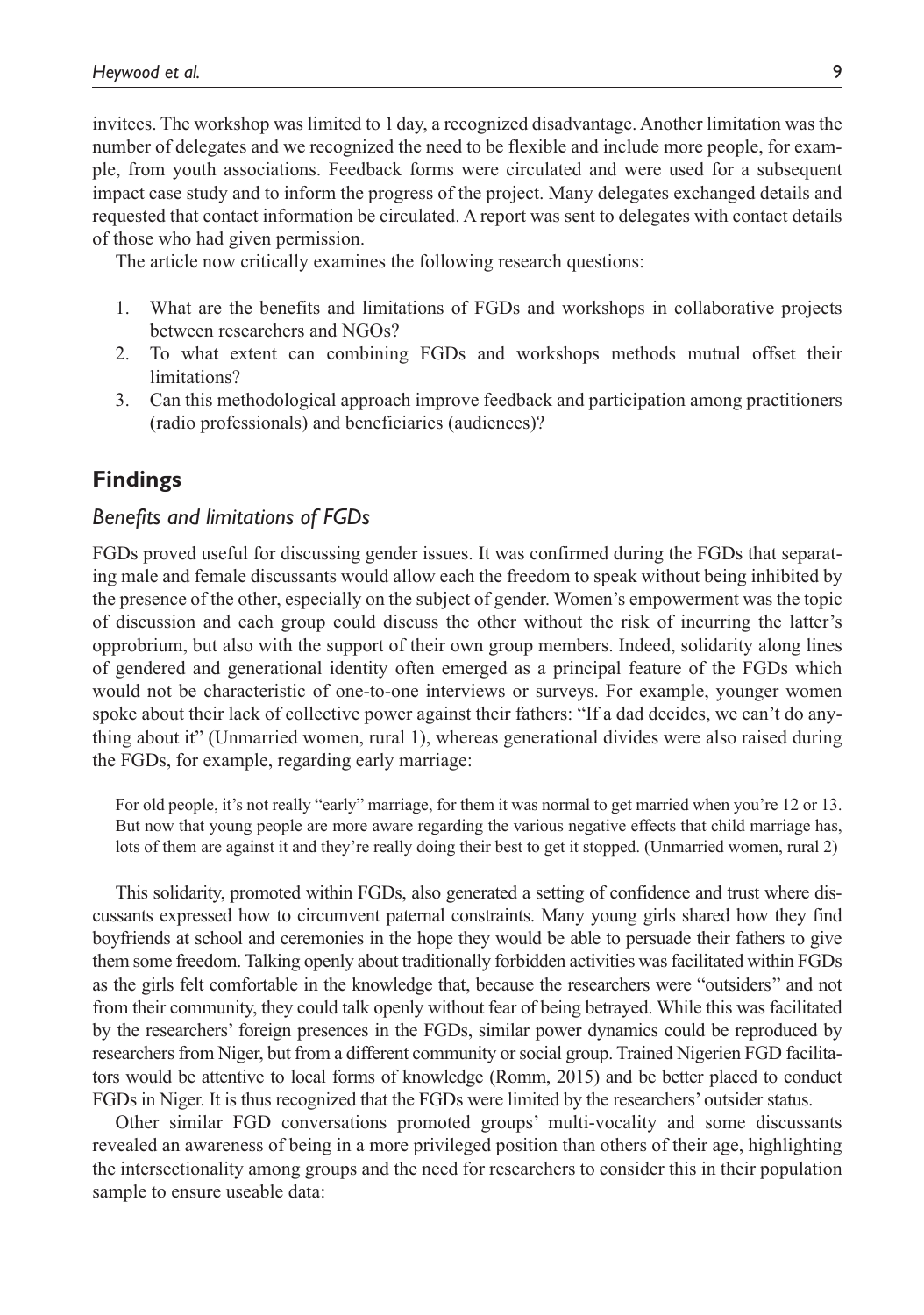"Is there equality in your families?"

"Yes"

"In mine, yes"

"Is this equality rare in Niger?"

"It's quite rare. There are other families where it's just the dad who makes all the decisions." (Unmarried women, rural 1)

The discussant-moderator relationship of trust promoted an open atmosphere and a readiness to speak. One group stated, "you said you'd come back, that you'd be back at the end of the year, and you have. We've waited for you and have gathered our thoughts. We're ready to talk" (Married women, urban). This demonstrates that FGDs are particularly successful when repeated over regular intervals and that singular interactions risk breaking fragile bonds of trust and retrench the relationship of "extraction" between the Global South and North.

The solidarity and associated trust resulting from being within a like-minded group extended to the discussion of sensitive subjects, which may not have occurred in mixed environments. When debating the consequences of child marriage, for example, and rather than conspiring to evade such real issues or obscure them, the FGDs enabled men to feel at ease talking, among themselves, about child mothers and fistulas, or topics "which we don't learn about at school" (Urban Men 1) however embarrassing they still considered it:

Regarding health, when women give birth very young, they can't stop urinating. You know, things like that . . .

It's taboo. It's because they're not educated. They've got a complex about talking about it to their daughters and they'll hide behind religion and say that if you talk about things like that you're encouraging depravity. (Married women, urban 2)

It transpired, so long as the groups were separated by gender, that discussants would discuss sensitive topics in front of others and that group support encouraged greater openness. The FGDs provided the forum to recount anecdotes about "a friend who" or events in another village in such detail that their own involvement could be questioned. According to one radio station director, the spirit of openness and trust in FGDs was underpinned, counter-intuitively, by the presence of two foreign researchers because, as stated above, they were not from their community. Here, the contextual nature of the outsider-insider dynamic of the focus group triggered self-reflection and debate on social norms and practices which may not be possible in mixed groups:

"Does that mean that you couldn't tell an imam about a case of early marriage?"

"No!"

"No. No way"

"You just couldn't"

"Religion doesn't ban young girls of 12 or 13 getting married. Since, each time, in the Muslim religion they give the prophet Mohammed as an example. They say that he married Aicha when she was 9. Each time, that's the example they give to say, in Islam, it's not forbidden for a young girl to marry."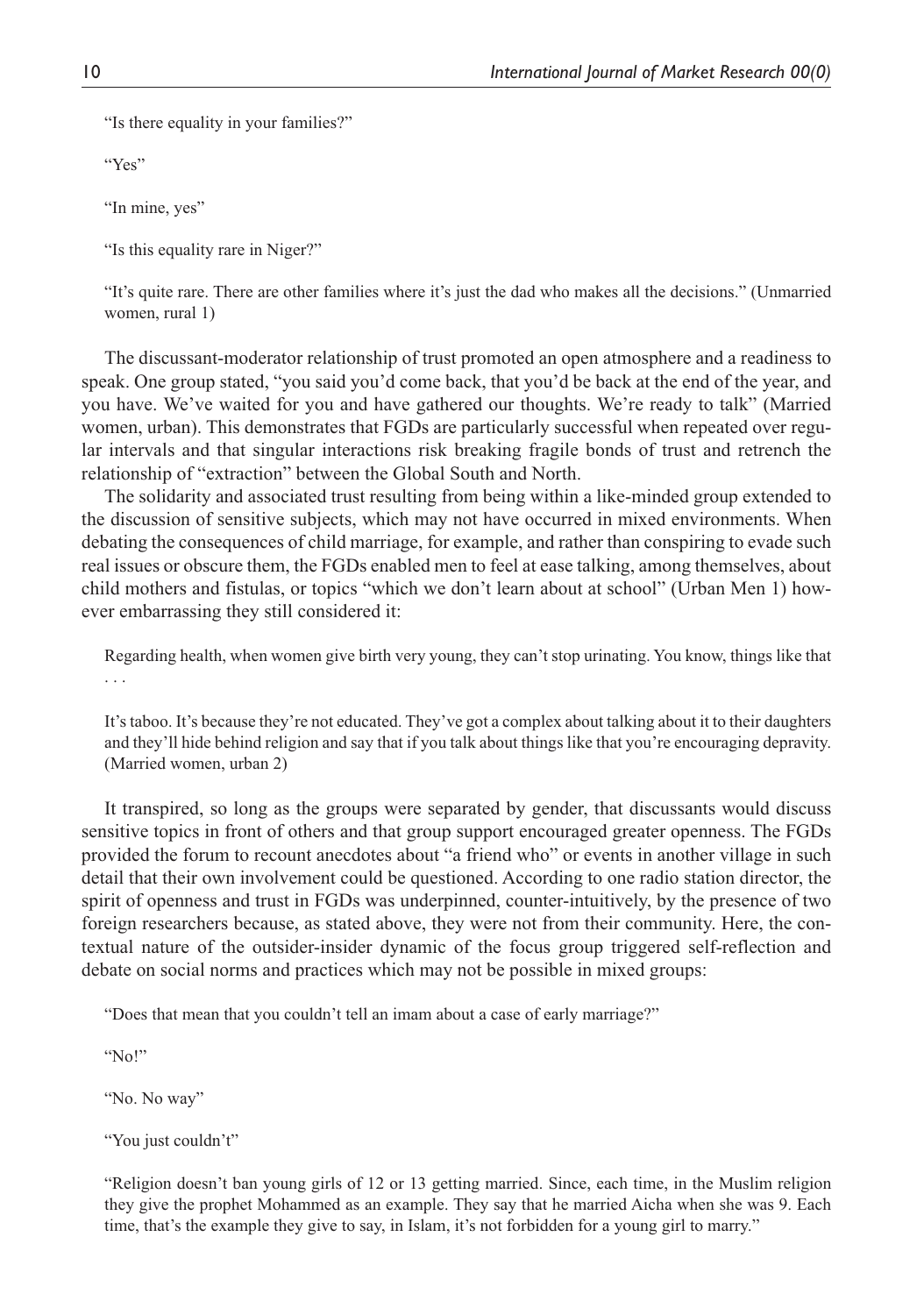"And imams get out verses which say that marriage isn't forbidden at that age. So, no, you couldn't turn to an imam to stop early marriages." (Unmarried women, urban 1)

## *Benefits and limitations of workshops*

The three workshops, organized before two rounds of FGDs and at the end of the project, complemented and triangulated some of the findings from the FGDs. Having two moderators from different backgrounds (academia and NGO) enabled different perspectives to be introduced to the discussions. The discussions of sensitive topics provided the opportunity to invite experts to talk about issues such as female genital mutilation, child marriage, and gender-based violence. Relying on FGDs to gain such detailed information would have resulted in inadequate and possibly inaccurate data. The researchers gained up-to-date contextual information about the FGDs' specific locations and additional information about community structures and the operations of organizations.

The interdisciplinary workshops were knowledge exchange opportunities for both the researchers and the delegates. The latter were encouraged to provide feedback on latest developments, laws, and attitudes. Workshops also allowed the researchers to obtain literature, much of which is not available online, enabling local research to gain a voice in academic fields, dominated by Western scholarship. Because of the project's participatory nature, high levels of interaction prevailed, especially as the project developed and updates were shared because it was recognized that recommendations had been incorporated in the FGDs and the analysis. This was exemplified by the discussion of the term "empowerment," its translation and use in FGDs. Delegates, in groups, were asked to discuss this term, what it meant to them and to the groups they dealt with, what the obstacles were to women achieving empowerment, and how it could be promoted. The presentation of the findings was mutually beneficial and the differences in understanding were illuminating, with appreciation of the "discussions of different definitions around empowerment and especially the Nigerien context which deserves reflection." Despite the participants' shared objectives, terminology needed clarification and could not be assumed.

## *Complementarity of FGDs and workshops*

Thanks to the networks and contacts that emerged through the NGO/academic collaboration, the scope of the FGD as a simple data collection tool expanded. Repeat FGDs reinforced relationships of trust that were especially important when discussing sensitive gender issues and it was possible to triangulate the feedback of FGD findings by running workshops with other stakeholders, such as radio journalists and civil society associations. According to the anonymous feedback forms, delegates appreciated the professional development, the opportunity to network, to focus exclusively on issues surrounding women's empowerment in the media, and to gain access to data collected by the project. Notably, journalists at the workshops stated they aimed to implement these learnings directly in their reporting on women's empowerment: "We learned how the notion of women's empowerment is perceived by Studio Kalangou and the listeners. And the necessary approach to get guests involved, how to bring out the best in them." Above all, workshop delegates appreciated "the fact that participants are at the heart of the workshop," for example during the breakout sessions, and the opportunity to discuss the research findings in groups, rather than be passive participants in a workshop with a top-down approach.

The workshops proved essential for establishing new avenues of work and collaboration between NGOs, researchers and media practitioners. Disadvantages of FGDs are evident as they are time-consuming (for discussants and researchers alike) and potentially limited in terms of geography and topic (especially in conflict and post-conflict areas). Indeed, this project was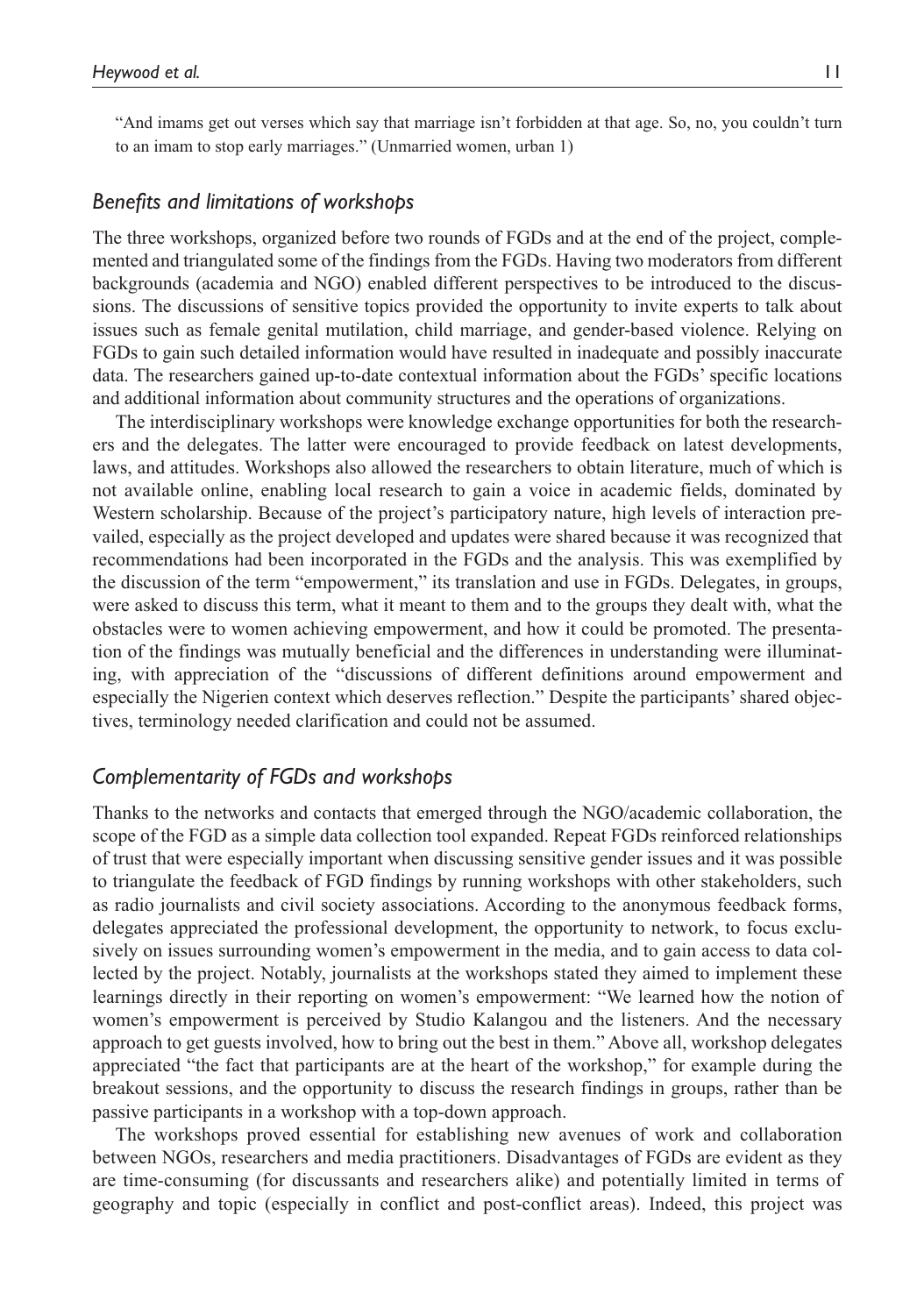restricted to 100 discussants in 20 focus groups. The workshops helpfully suggested sections of society which were not included but could be targeted in future work to ensure greater representation of matriarchies, ethnicities, geographical areas, youth, and the inclusion of ever-increasing conflict zones.<sup>4</sup> Additional data collection methods were usefully discussed including the use of WhatsApp voice messages to target large areas and also illiterate populations. While this would have its benefits, many of the advantages of FGDs would then be sacrificed. Some delegates called for the inclusion of "youth associations" and for the workshop to become an annual occurrence organized by Studio Kalangou itself to discuss issues relating to women's empowerment and radio. In this respect, the cohesion between the research and Studio Kalangou can be strengthened through the workshops, as a way of providing training based on the project's findings. Another recommendation for the workshop was to prolong the number of days for exchange and training on gender issues, such as women and social media. While the workshop series was a success, greater material investment is required for long-term sustainability by and for the delegates who wish to continue this work.

# *The collaborative approach*

The collaboration provided a complementary framework for both the FGDs and the workshops and areas of mutual benefit emerged for radio audiences (consulted in FGDs), NGOs, academics, and radio practitioners alike. The academics gained access to radio networks and listeners enriching their data collection and raising their in-country visibility. They also received in-kind contributions through the radio studio, transport to the FGDs and administrative and logistical support. The workshop networking opportunities gave the academics access to national and local information and documentation, be they academic or gray literature, not available online because of limited or unstable internet connection and technology in Niger. The NGO gained access to funding, independent impact assessments, and new methodologies. Both parties benefited from increased credibility: the academics' research became more "real" and not purely theoretical because of listener population access and has gained further research funding for bigger projects; and the NGO's activities became evidenced-based because of the collaboratively collected and published data which have supported subsequent funding applications by the NGO and were used in reports. As discussed below and shown in Figure 1, the radio audiences and local radio practitioners also benefited from being an integral part of the project. Audiences became empowered through the interaction and, during the second FGDs, became aware of the impact of their voice on the radio studios through changes to broadcasts. They also recognized that they were part of the feedback loop with the radios and the NGO, stated at workshops via the radio partner representatives. Local radio practitioners received networking opportunities during workshops gaining greater visibility within communities. Their feedback and opinions were consulted during the workshops and they confirmed they felt directly involved in the decision-making process. They also stated they benefited from the research outcomes which they incorporated into their practice. Finally, and closing the loop, the academics benefited from the mutual exchange of practical journalistic approaches through their interactions with the radios.

# **Conclusion**

This article contributes to existing theoretical discussions on data collection by examining methods used in the assessment of radio's impact on women's empowerment in Niger. It demonstrated that collaborative programs of FGDs and workshops can draw out the best in NGO and academic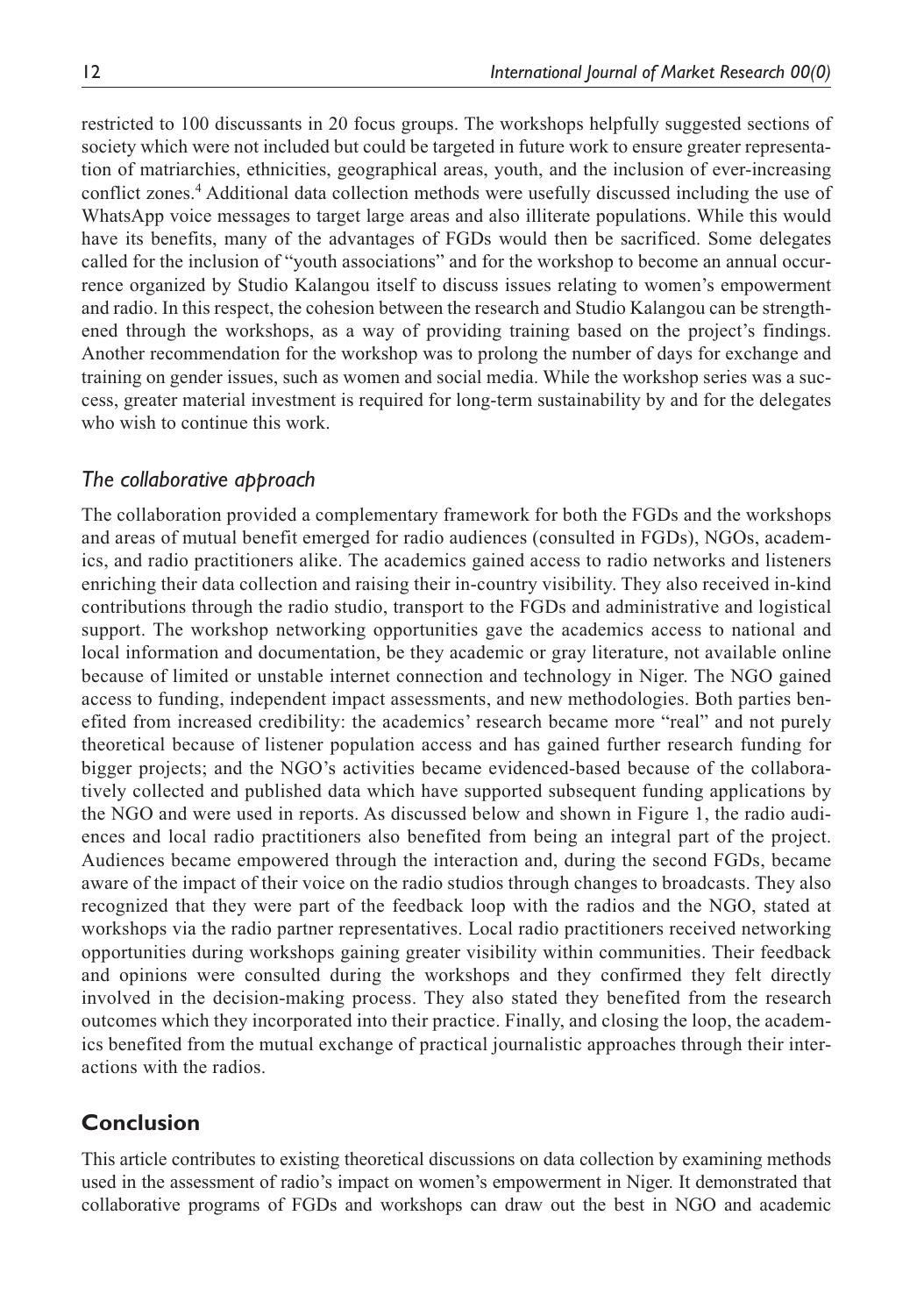partnerships, while mitigating their weaknesses. This project was a pilot study with limited time and budget resulting in restrictions on the ability to hire local moderators and conduct research over a larger area. As a result, integrating opportunities for feedback was all the more urgent. Running workshops with radio professionals and other experts helped produce a reflexive, participatory approach to gathering data within communication research.

Although much has been written on FGDs and workshops (Barbour & Kitzinger, 1999; Caretta & Vacchelli, 2015; Kamberelis & Dimitriadis, 2013; Krumpal, 2013; Morgan, 1996), little has been written about their combined use to promote NGO-academic partnerships and collaborative work with radio audiences to support the values of empowerment. Running FGDs and workshops concurrently is one way to strengthen collaborative research. Noteworthy in this investigation is that when the knowledge and input of radio audience and radio practitioners is combined with the expertise of academics and NGO practitioners, a transparent and empowering environment emerges enabling differing objectives to be met.

The study demonstrated how FGDs were empowering for men and women but were optimized, leading to greater openness among discussants when groups were segregated along gender and generational lines. Participatory FGDs and workshops can also combat market-driven approaches to data collection, which serve to reinforce uneven power dynamics between the Global South and North for the benefit of international humanitarian organizations as they bid for funding in an everincreasingly marketized and competitive funding environments (Madianou, 2019). Both FGDs and workshops must be repeated over time and with the same participants and moderators to build trust. In workshops, time must be allocated to ensure clear understandings of key research terms, thus avoiding overly contextual discussions (FGDs) in the absence of shared points of reference. FGDs, while costly and time-consuming, can be gender and generationally organized to be useful. By participating in knowledge exchange, and providing feedback directly to radio communities, women gain access to new networks of influence via listener groups. This strengthened collaboration also benefits NGOs, who gain accountability, and researchers whose work is enriched by no longer representing top-down imposed solutions. Transparent and clearly defined NGO-academic collaboration can be an effective partnership for the delivery of participatory methods of data collection, especially if the multiple positionalities of researchers and discussants are considered from the outset.

At a time when digital solutions are increasingly sought for human problems, face-to-face FGDs and workshops ensure solutions can be community-led and impactful for beneficiaries and affected communities—not just the NGOs and researchers—and if reiterated over time, they reinforce collaborative knowledge and build trust and credibility. Here, collaboration between researchers, NGOs, and communities of listeners in Niger ensured that the data collected through these methods resulted in accountability, evaluation, and greater agency on the part of the listeners themselves, to the benefit of all stakeholders.

### **Funding**

The author(s) received no financial support for the research, authorship, and/or publication of this article.

## **ORCID iD**

Emma Heywood <https://orcid.org/0000-0002-6548-6713>

#### **Notes**

- 1. <https://www.femmepowermentafrique.com/>
- 2. <https://www.hirondelle.org/en/>.
- 3. On the advice of workshop experts, subsequent larger scale projects extended research throughout the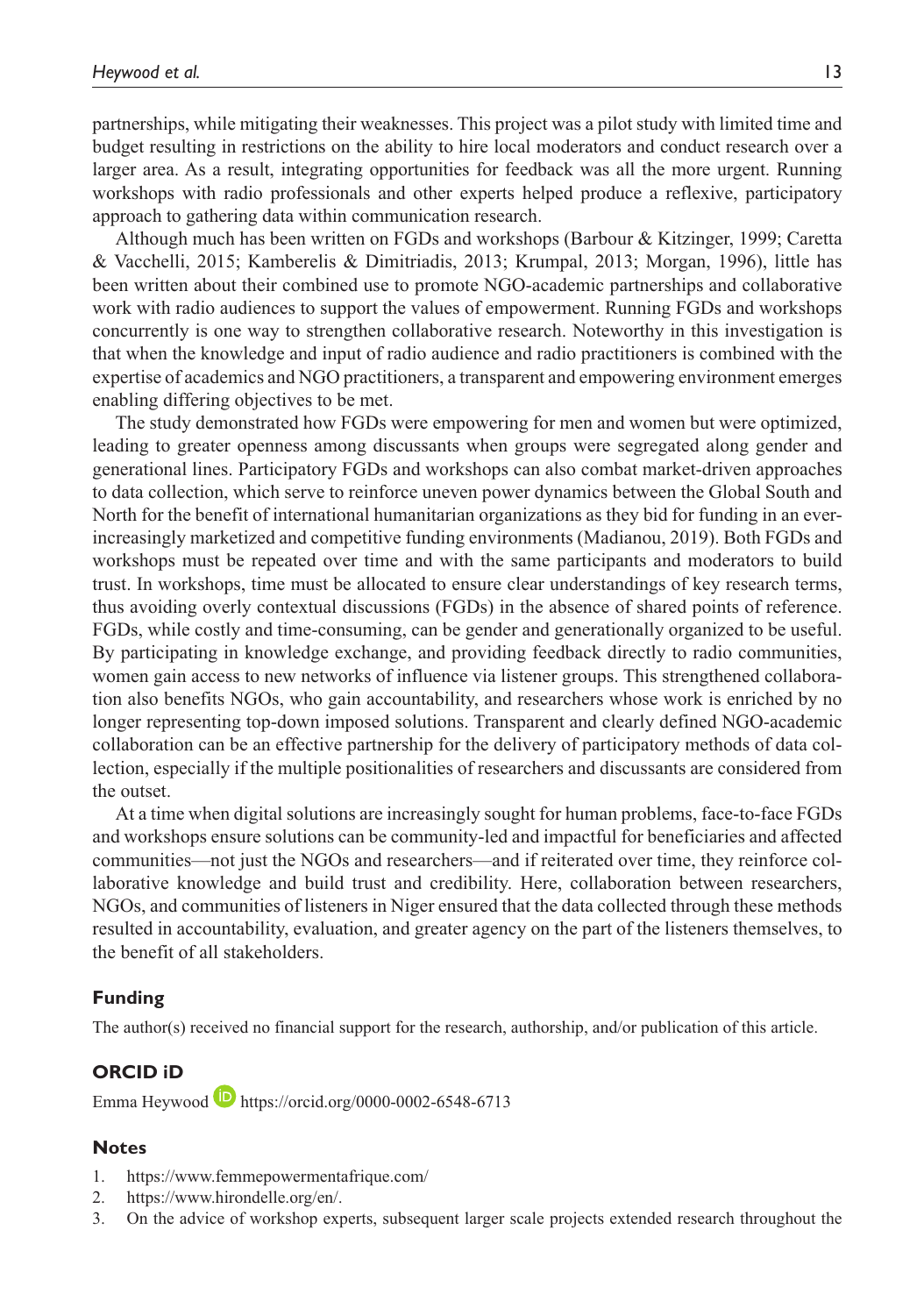country using online data collection platforms (see section "Findings").

4. This advice has been incorporated into a GCRF-funded project, see [https://www.femmepowermentafrique.](https://www.femmepowermentafrique.com/) [com/,](https://www.femmepowermentafrique.com/) illustrating the worth of workshops.

### **References**

- Agosta, D. (2001). Participatory community radios building civil society in post-war El Salvador. In M. Bromley (Ed.), *No news is bad news: Radio, television and the public* (pp. 243–252). Routledge.
- Aniekwe, C. C., Hayman, R., & Mdee, A. (2012). *Academic-NGO collaboration in international development research: A reflection on the issues*. [https://papers.ssrn.com/sol3/papers.cfm?abstract\\_id=2995689](https://papers.ssrn.com/sol3/papers.cfm?abstract_id=2995689)
- Aquilino, W. S., Wright, D. L., & Supple, A. J. (2000). Response effects due to bystander presence in CASI and paper-and-pencil surveys of drug use and alcohol use. *Substance Use & Misuse*, *35*(6–8), 845–867. <https://doi.org/10.3109/10826080009148424>
- Barbour, R., & Kitzinger, J. (1999). *Developing focus group research*. SAGE.
- Caretta, M. A., & Vacchelli, E. (2015). Re-thinking the boundaries of the focus group: A reflexive analysis on the use and legitimacy of group methodologies in qualitative research. *Sociological Research Online*, *20*(4), 58–70. <https://doi.org/10.5153/sro.3812>
- Cayla, J., & Peñaloza, L. (2011). Mapping the future of consumers. In D. Zwick & J. Cayla (Eds.), *Inside marketing: Practices, ideologies, devices* (pp. 320–343). Oxford University Press.
- Chambers, R. (2002). *Participatory workshops : A sourcebook of 21 sets of ideas and activities*. Earthscan.
- Chignell, H. (2009). *Key concepts in radio studies*. SAGE.
- Christopher, J. C., Wendt, D. C., Marecek, J., & Goodman, D. M. (2014). Critical cultural awareness: Contributions to a globalizing psychology. *American Psychologist*, *69*(7), 645–655. [https://doi.](https://doi.org/10.1037/a0036851) [org/10.1037/a0036851](https://doi.org/10.1037/a0036851)
- Cottrell, B., & Parpart, J. L. (2006). Academic-community collaboration, gender research, and development: Pitfalls and possibilities. *Development in Practice*, *16*(1), 15–26. [https://doi.](https://doi.org/10.1080/09614520500450768) [org/10.1080/09614520500450768](https://doi.org/10.1080/09614520500450768)
- Domatob, J. K. (1988). Sub-Saharan Africa's media and neocolonialism. *Africa Media Review*, *3*(1), 149–174.
- Elahi, N., Nyborg, I. L. P., & Nawab, B. (2015). Participatory development practices: A critical analysis of gender empowerment and development in pre- and post-crises Swat, Pakistan. *Forum for Development Studies*, *42*(2), 333–356.<https://doi.org/10.1080/08039410.2015.1025828>
- Fisher, R. (2004). The problem-solving workshop as a method of research. *International Negotiation*, *9*(3), 385–396.
- Fondation Hirondelle. (2020a). *Our work*.<https://www.hirondelle.org/en/our-work>
- Fondation Hirondelle. (2020b). *Women's empowerment*. [https://www.hirondelle.org/en/women-s-empower](https://www.hirondelle.org/en/women-s-empowerment)[ment](https://www.hirondelle.org/en/women-s-empowerment)
- Gibbs. (1997). *Focus groups: Social research update 19*.<http://sru.soc.surrey.ac.uk/SRU19.html>
- Grandclément, C., & Gaglio, G. (2011). Convoking the consumer in person. In D. Zwick & J. Cayla (Eds.), *Inside marketing: Practices, ideologies, devices* (pp. 87–115). Oxford University Press.
- Green, D. (2017). *The NGO-Academia interface: Obstacles to collaboration, lessons from systems thinking and suggested ways forward*. [http://eprints.lse.ac.uk/79530/1/blogs.lse.ac.uk-The%20NGO-](http://eprints.lse.ac.uk/79530/1/blogs.lse.ac.uk-The%20NGO-Academia%20interface%20obstacles%20to%20collaboration%20lessons%20from%20systems%20thinking%20and%20suggested%20way.pdf)[Academia%20interface%20obstacles%20to%20collaboration%20lessons%20from%20systems%20](http://eprints.lse.ac.uk/79530/1/blogs.lse.ac.uk-The%20NGO-Academia%20interface%20obstacles%20to%20collaboration%20lessons%20from%20systems%20thinking%20and%20suggested%20way.pdf) [thinking%20and%20suggested%20way.pdf](http://eprints.lse.ac.uk/79530/1/blogs.lse.ac.uk-The%20NGO-Academia%20interface%20obstacles%20to%20collaboration%20lessons%20from%20systems%20thinking%20and%20suggested%20way.pdf)
- Hartman, J. (2004). Using focus groups to conduct business communication research. *The Journal of Business Communication*, *41*(4), 402–410. <https://doi.org/10.1177/0021943604267775>
- Heywood, E. (2018). Increasing female participation in municipal elections via the use of local radio in conflict-affected settings: The case of the West Bank municipal elections 2017. *Journalism*. [https://doi.](https://doi.org/10.1177/1464884918820752) [org/10.1177/1464884918820752.](https://doi.org/10.1177/1464884918820752)
- Heywood, E. (2020). Radio journalism and women's empowerment in Niger. *Journalism Studies*, *21*(10), 1344–1362.
- Heywood, E., & Tomlinson, M. (2019). The contribution of citizen views to understanding women's empowerment as a process of change: The case of Niger. *Feminist Media Studies*, 1–17. [https://doi.](https://doi.org/10.1080/1468 0777.2019.1642230) [org/10.1080/1468 0777.2019.1642230](https://doi.org/10.1080/1468 0777.2019.1642230)